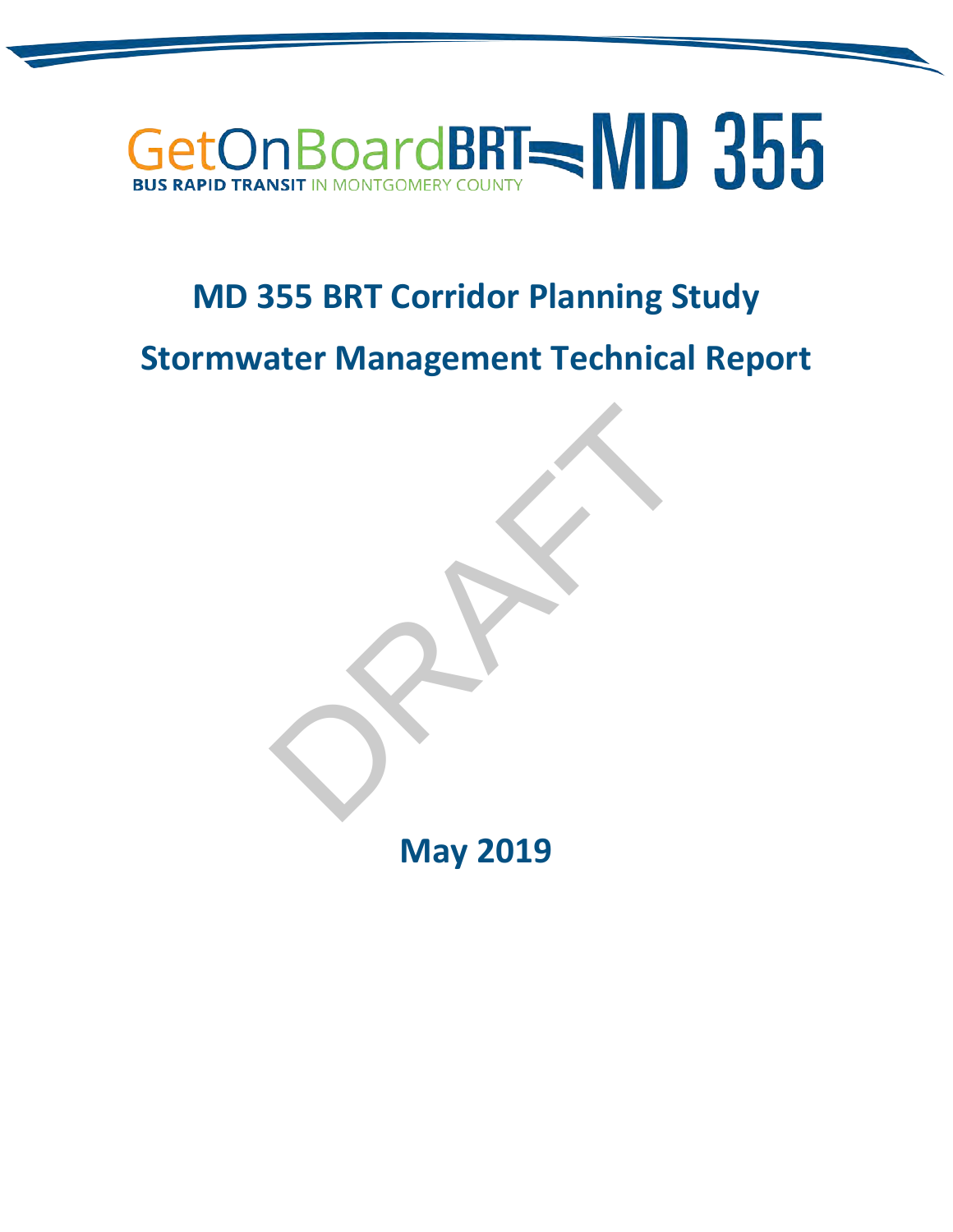

**Stormwater Management Technical Report** 

#### **Table of Contents**

| $\mathbf{1}$   | $\label{eq:1} \mbox{Introduction} \,\, \ldots \,\, \ldots \,\, \ldots \,\, \ldots \,\, \ldots \,\, \ldots \,\, \ldots \,\, \ldots \,\, \ldots \,\, \ldots \,\, \ldots \,\, \ldots \,\, \ldots \,\, \ldots \,\, \ldots \,\, \ldots \,\, \ldots \,\, \ldots \,\, \ldots \,\, \ldots \,\, \ldots \,\, \ldots \,\, \ldots \,\, \ldots \,\, \ldots \,\, \ldots \,\, \ldots \,\, \ldots \,\, \ldots \,\, \ldots \,\, \ldots \,\, \ldots \,\, \ldots \,\, \ldots \,\,$ |  |
|----------------|-----------------------------------------------------------------------------------------------------------------------------------------------------------------------------------------------------------------------------------------------------------------------------------------------------------------------------------------------------------------------------------------------------------------------------------------------------------------|--|
| $\overline{2}$ |                                                                                                                                                                                                                                                                                                                                                                                                                                                                 |  |
| $\overline{3}$ |                                                                                                                                                                                                                                                                                                                                                                                                                                                                 |  |
| 4              |                                                                                                                                                                                                                                                                                                                                                                                                                                                                 |  |
| 4.1            |                                                                                                                                                                                                                                                                                                                                                                                                                                                                 |  |
| 4.2            |                                                                                                                                                                                                                                                                                                                                                                                                                                                                 |  |
| 5              |                                                                                                                                                                                                                                                                                                                                                                                                                                                                 |  |
| 5.1            |                                                                                                                                                                                                                                                                                                                                                                                                                                                                 |  |
| 5.2            |                                                                                                                                                                                                                                                                                                                                                                                                                                                                 |  |
| 5.3            |                                                                                                                                                                                                                                                                                                                                                                                                                                                                 |  |
| 6              |                                                                                                                                                                                                                                                                                                                                                                                                                                                                 |  |
| 6.1            |                                                                                                                                                                                                                                                                                                                                                                                                                                                                 |  |
| 6.2            |                                                                                                                                                                                                                                                                                                                                                                                                                                                                 |  |
| 6.3            |                                                                                                                                                                                                                                                                                                                                                                                                                                                                 |  |
| 6.4            |                                                                                                                                                                                                                                                                                                                                                                                                                                                                 |  |

#### **LIST OF TABLES**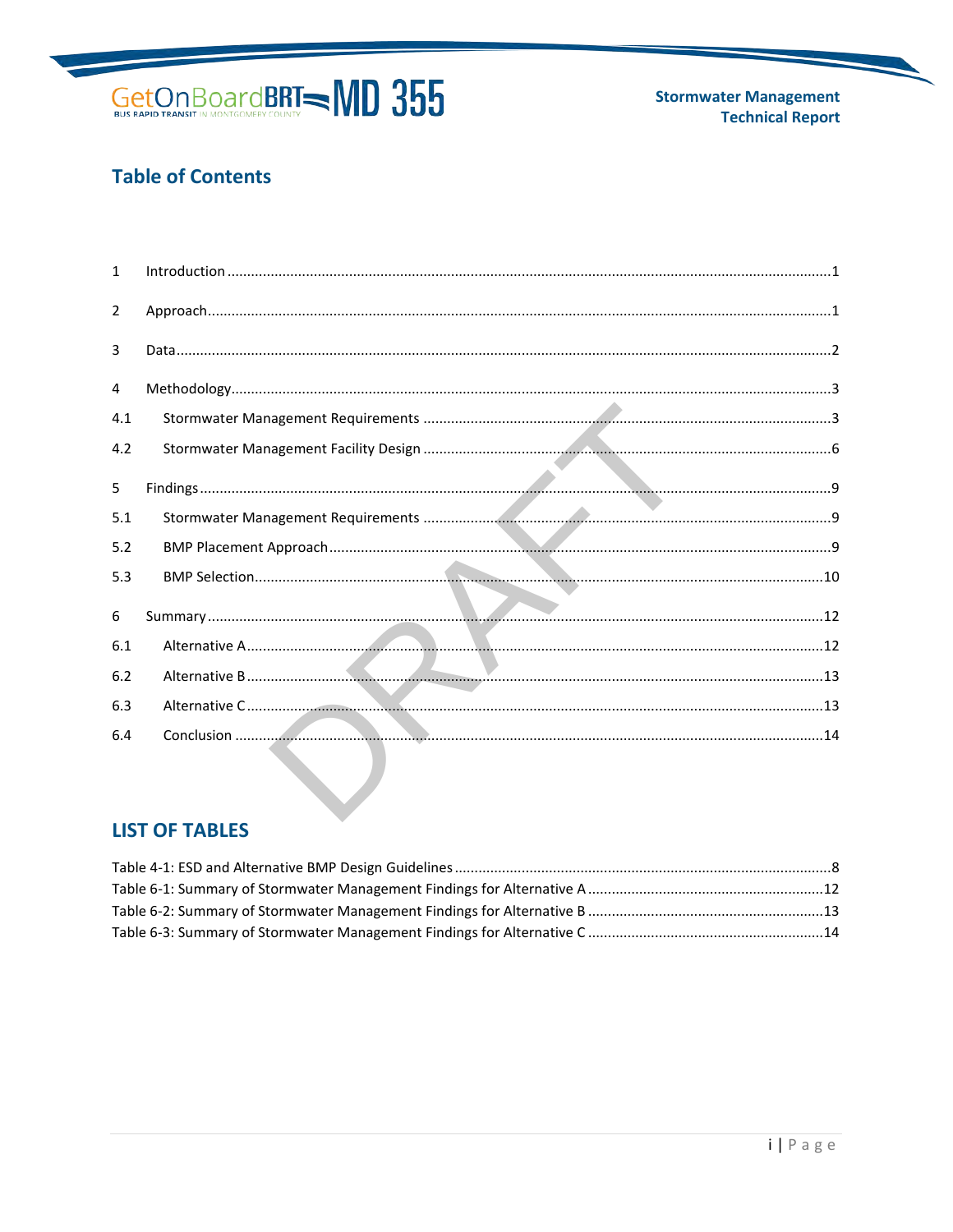#### **Stormwater Management Technical Report**

#### **APPENDICES**

| A.1        |  |
|------------|--|
| A.2        |  |
|            |  |
| A.4        |  |
|            |  |
| B.1        |  |
| B.2        |  |
| B.3        |  |
| B.4        |  |
| <b>B.5</b> |  |
| B.6        |  |
|            |  |
| C.1        |  |
| C.2        |  |
| C.3        |  |
| C.4        |  |
| C.5        |  |
| C.6        |  |
|            |  |
| D.1        |  |
| D.2        |  |
| D.3        |  |
| D.4        |  |
| D.5        |  |
| D.6        |  |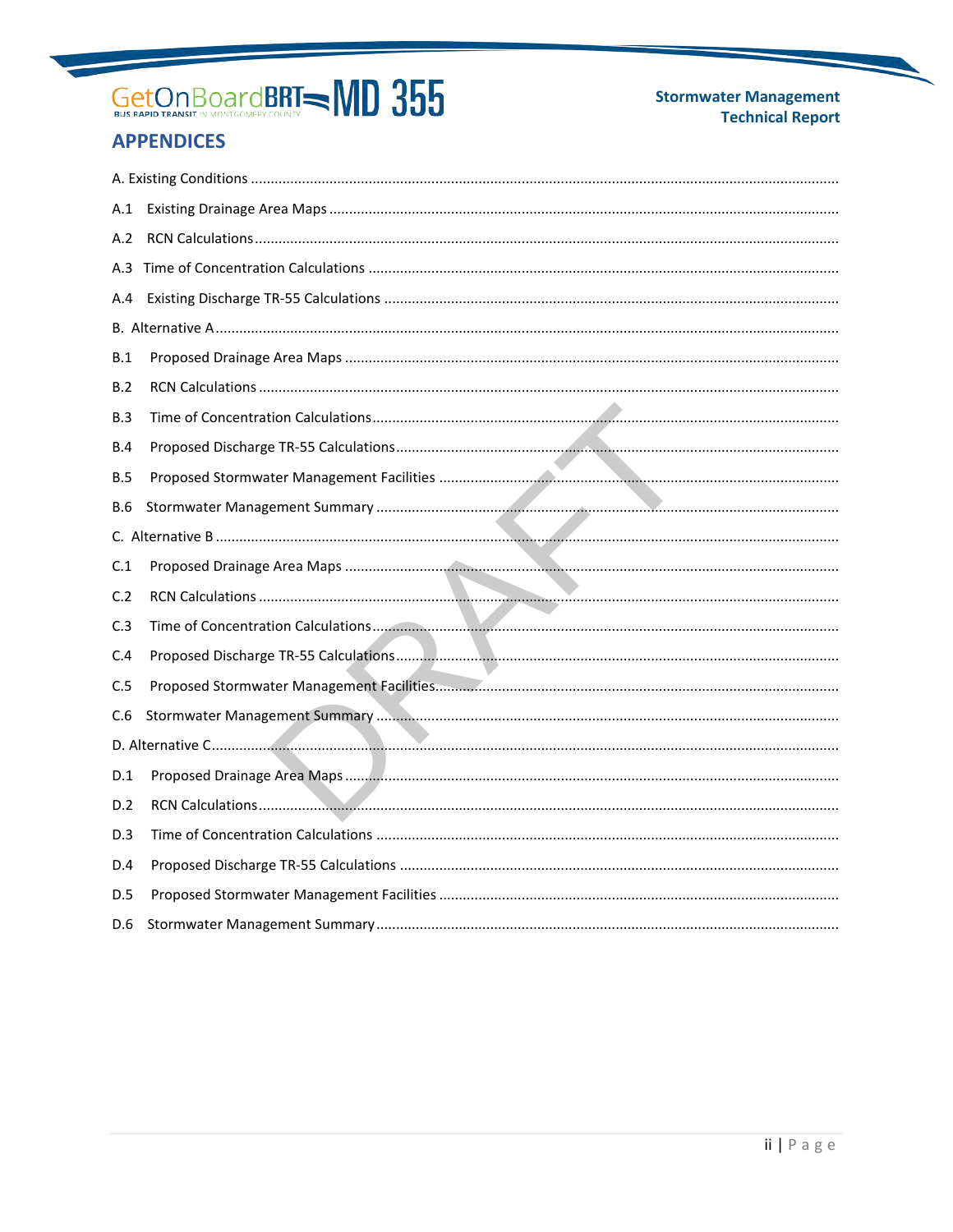#### <span id="page-3-0"></span>**1 Introduction**

The Montgomery County Department of Transportation (MCDOT) is preparing a *Corridor Summary Report* for Phase 2 of the MD 355 Bus Rapid Transit (BRT) Planning Study. The project is evaluating detailed concepts for providing enhanced transit service along MD 355 from Bethesda to Clarksburg in Montgomery County, Maryland.

As part of this study, three Build Alternatives were developed that would include varying degrees of potential roadway widening in the median and along the outside of the roadway. As part of the process to establish conceptual construction cost estimates and limits of disturbance (LOD), preliminary stormwater management facilities have been identified for the Build Alternatives A, B, and C.

The purpose of this Stormwater Management Technical Report is to discuss the stormwater quality and quantity requirements for the three Build Alternatives, the approach used to satisfy those requirements through Best Management Practices (BMPs), and the methodology used to select and place BMPs. This report also documents the findings of the attempts to meet the stormwater management requirements within the study area.

#### <span id="page-3-1"></span>**2 Approach**

Stormwater management plays a critical role in transportation projects since they often add impervious surface. Drainage design standards strive to remove stormwater runoff from the impervious surfaces to maintain a safe facility, while stormwater management standards require that the volumes of runoff and rate of discharge maintain the existing water quality. When older facility designs do not meet current stormwater management standards, additional treatment is desired where practicable. In short, the goal is to remove detrimental nutrients from the increased stormwater runoff and release it at safe velocities and flow rates into the natural receiving system. Community Management Technical Report is to discuss the standary for the three Build Alternatives, the approach used to satisf<br>ment Practices (BMPs), and the methodology used to select<br>s the findings of the attempts to mee

The MD 355 BRT project is no exception. With a 22-mile long corridor of proposed linear roadway work, stormwater management BMPs would be needed to prevent the impact of additional impervious surface on adjacent downstream waterways. It is important to have a thorough evaluation of the study area's existing and proposed conditions to understand the different stormwater management requirements that accompany each Build Alternative.

Analyzing existing and proposed stormwater conditions within the study area and the impacts on the watershed included the following actions:

- Identifying major watershed boundaries and the sub-watershed limits within them.
- Identifying Points of Interest (POIs) and Limits of Interest (LOIs) and their associated drainage areas.
	- o POIs are defined by the point where runoff leaves the existing right-of-way in a concentrated channel or pipe.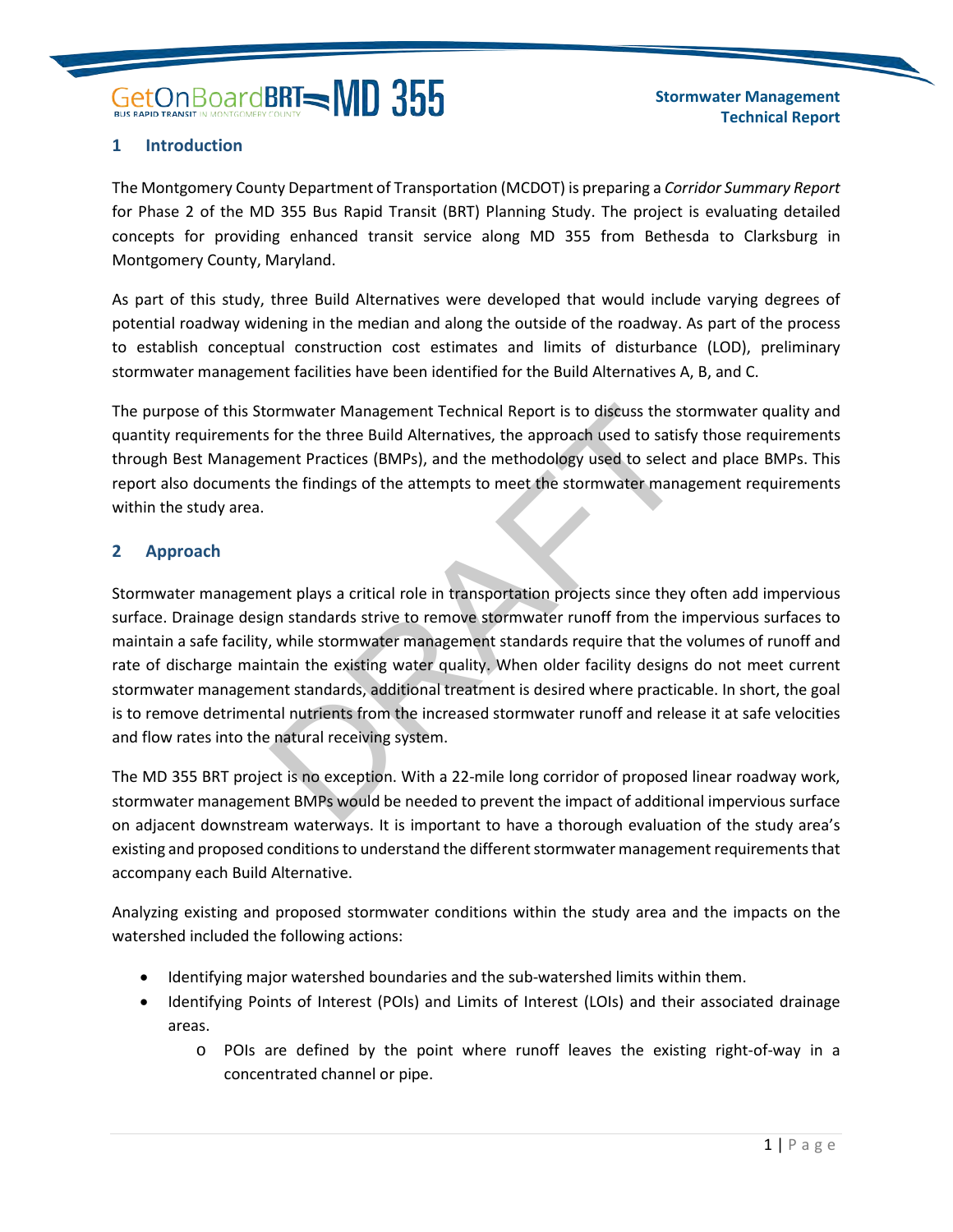#### **Stormwater Management Technical Report**

- o LOIs are defined by the area where sheet flow leaves the right-of-way but is not captured by a POI.
- Determining the size, land cover, hydrologic soil groups, and time of concentration (Tc) for each drainage area.
- Identifying the Limits of Disturbance (LOD) for each Build Alternative based on proposed work.
- Calculating stormwater quality requirements for Impervious Area Receiving Treatment (IART) and calculating stormwater runoff volume requirements for Environmental Site Design (ESDv) and Overbank Flood Protection Volume (Qp) based on MDE guidelines.
- For documentation purposes, noting if waivers or variances are recommended based on Maryland Stormwater Management Guidelines.

Through investigation, it was determined that there are four major watersheds in the study area; the Potomac River, Rock Creek, Cabin John Creek, and Seneca Creek. These four watersheds influenced the division of the drainage portion of the project into four sections (Sections 1-4), which differ from the seven geographic segments used to describe the alternatives in the *Alternatives Technical Report*. Within the four watersheds are nine sub-watersheds; Little Falls, Lower Rock Creek, Cabin John Creek, Watts Branch, Upper Rock Creek, Muddy Branch, Lower Great Seneca Creek, Middle Great Seneca Creek, and Little Seneca Creek. There are 146 POIs and LOIs within the sub-watersheds for each Build Alternative across all Sections 1 through 4. Treek, Cabin John Creek, and Seneca Creek. These four may be protion of the project into four sections (Sections 1-4), which used to describe the alternatives in the *Alternatives Technic* in the *Alternatives Technic* in

From the derived information, water quality and quantity requirements were calculated for each POI / LOI in each of the three Build Alternatives. Requirements are shown in detail for Alternatives A, B, and C in **Appendices B**, **C**, and **D,** respectively.

- Analysis has been completed for Alternative A, which includes mixed traffic operations, minor widening at queue jump locations, and new BRT stations.
- Analysis has been completed for Alternative B, which includes roadway widening to include new dedicated median lanes where feasible and new BRT stations.
- Analysis has been completed for Alternative C, which includes roadway widening to include new dedicated curb lanes where feasible and new BRT stations. Requirements for Alternative C used the analysis for Alternative B with a 30% reduction to water quality requirements, since the amount of widening needed was more than 30% less than Alternative B.

The scope of work and broader impact of Build Alternatives A, B and C, are discussed in length in the *Corridor Summary Report*.

#### <span id="page-4-0"></span>**3 Data**

Topographical information for the study area is a compilation of Montgomery County GIS files and project flown contours from recent aerial data. The flown topography is restricted to the project corridor and was supplemented with GIS contours to encompass the larger area necessary to define existing watershed and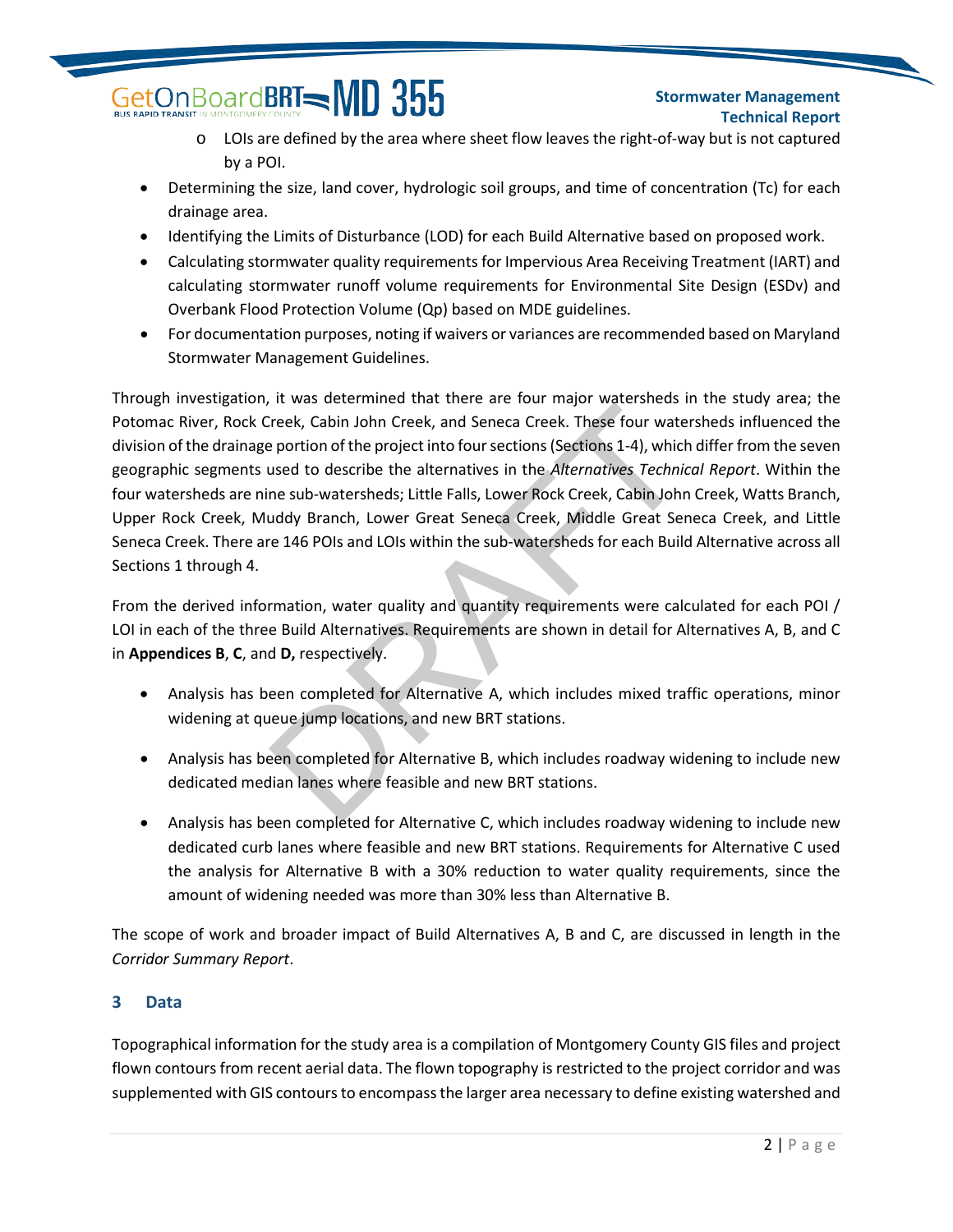#### **Stormwater Management Technical Report**

drainage area boundaries. GIS and aerial derived contours are shown at two-foot intervals. Existing and proposed drainage area maps that are found in **Appendix A.1** only show GIS contours, to avoid confusion and clutter on the drawings. There is no spot grade information available, so drainage area divisions are approximate but not exact.

Soil information was gathered from the Natural Resources Conservation Service (NRCS) Web Soil Survey for Maryland. The information used from the survey was a mapping of hydrologic soil groups and their boundaries. Soils in the study area were mostly groups B and D with limited areas of group C.

No formal utility survey has been conducted so storm sewer data was compiled manually from Montgomery County GIS files and supplemented with aerial and street view images from Google Earth. This approximate storm sewer representation is considered reasonable for this preliminary stage of the design. Other than the storm sewer network, no underground utility information is known or shown.

#### <span id="page-5-0"></span>**4 Methodology**

#### <span id="page-5-1"></span>4.1 Stormwater Management Requirements

This project is a Montgomery County managed project that would occur predominately on property that is or will become Maryland Department of Transportation State Highway Administration (MDOT SHA) right-of-way or easements. Stormwater management requirements for the proposed MD 355 BRT Planning Study and existing roadways being reconstructed for the project will conform to the Maryland Department of the Environment (MDE) 2000 Stormwater Design Manual and Montgomery County Code Chapter 19 entitled Erosion, Sediment Control and Stormwater Management, unless specified otherwise. For this preliminary study, the requirements that impose stricter stormwater management have been followed, which is generally Montgomery County stormwater management requirements. The review and approving authority for the stormwater management designs is assumed to be the Montgomery County Department of Permitting Services (DPS), which has stricter guidelines than MDE. If the approving authority changes as design progresses, this assumption would be revised, and guidance would be updated as needed. m sewer representation is considered reasonable for this present storm sewer network, no underground utility information is<br>the storm sewer network, no underground utility information is<br>magement Requirements<br>gomery County

As a County project, new and existing impervious areas are treated similarly for stormwater management and all impervious area within the LOD shall be considered Impervious Area Requiring Treatment (IART). Stormwater management would be implemented to manage runoff for the project within the LOD for water quality and quantity control. Stormwater management for the proposed alignment for water quality would be provided using environmental site design (ESD) to the maximum extent practicable (MEP). Stormwater quantity management would be provided for the one-year storm (ESDv) for the entire alignment and for the ten-year storm where flooding problems or inadequate drainage conveyance are identified by the County within the Project Area.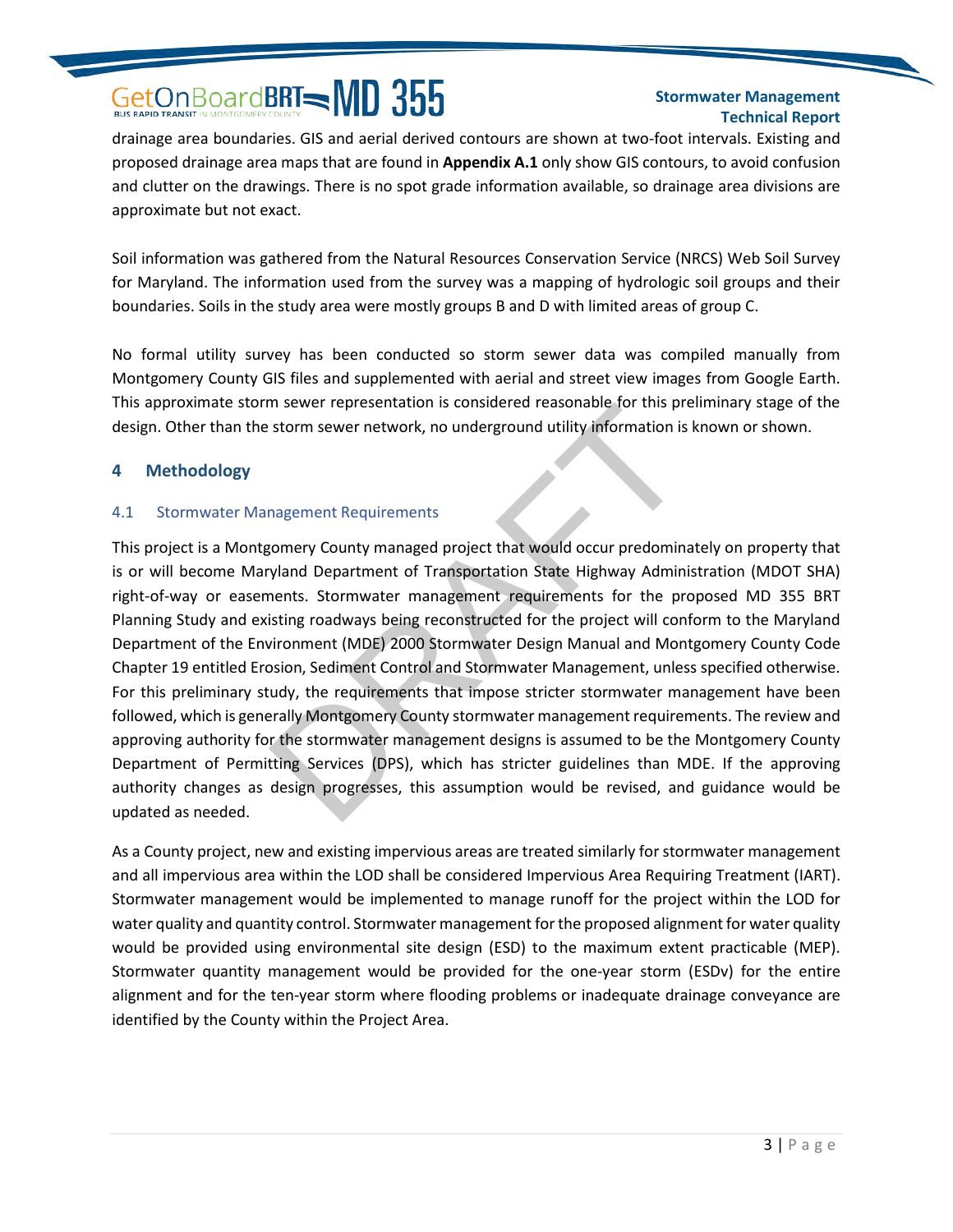#### **Stormwater Management Technical Report**

BMPs to meet stormwater management requirements within the Practice Area were selected by use of the following general discipline goals and practices:

#### **GOALS**

- Full water quality management of all new and disturbed impervious areas has been managed as feasible.
- ESD has been used to the maximum extent practicable (MEP) within the right-of-way.
- Post development for the net increase of all IART has been managed to meet existing conditions.
- Runoff from the proposed new IART will be treated to a  $P_E$  = one inch or larger as practicable.
- Where on-site management is unfeasible, off-site stormwater BMP opportunities within the same sub-watershed have been identified.

#### **PRACTICES**

- TR-55, which uses the Natural Resources Conservation Service (NRCS) unit hydrograph method, with Type II rainfall distribution, has been used to determine volume and peak flows at each POI and LOI; see note (a) below.
- Site characterization data for analyses used: existing Montgomery County GIS shapefiles for land use, impervious surfaces, and storm sewer systems; recent aerial data to adjust land use discrepancies as appropriate; project flown topography from recent aerial data; and the NRCS Web Soil Survey for Maryland.
- POIs / LOIs will remain the same for existing and proposed conditions as no grading is proposed and the roads are curbed so changes to road conditions will continue to drain to the existing storm sewer system outfalls. However, the drainage area for each may have shifted in the proposed drainage area map due to changes in runoff pathways caused by proposed stormwater management facilities. uses the Natural Resources Conservation Service (NRCS) unit<br>infall distribution, has been used to determine volume and p<br>ote (a) below.<br>ization data for analyses used: existing Montgomery County (<br>us surfaces, and storm se
- Alternative BMPs have been implemented if necessary that include non-ESD practices in the right-of-way, off-site BMPs or the purchase of pollutant reduction credits.
- Impacts to adjacent private properties have been minimized as feasible; where significant impacts occur, efforts have been made to place stormwater management on the entirety of one or a few properties rather than major impacts to many properties.

*Note (a): Maryland and Montgomery County now use the most recent rainfall distribution information available through NOAA Atlas 14 and, in WinTR-55, NOAA Atlas Type C distribution. The Urban Hydrology for Small Watersheds, Technical Release No. 55 (TR-55) released June 1986 provides graphical tools (such as Figure 6-1, Approximate detention basin routing for rainfall types I, IA, II and III) to size BMPs using stormwater volume detention. These tools were not updated using NOAA Type C distribution data. As an economical planning tool, this study used the NRCS Type II rainfall distribution for Montgomery County that is contained in WinTR-55 and the graphical sizing tools in the TR-55 manual. Both TR-55 and the Type II distribution are anticipated to oversize rather than undersize the volume of stormwater that is needed to manage runoff from the project. Thus, this is a conservative approach towards identifying the necessary storage volume and footprint of BMPs to manage stormwater runoff for the project.*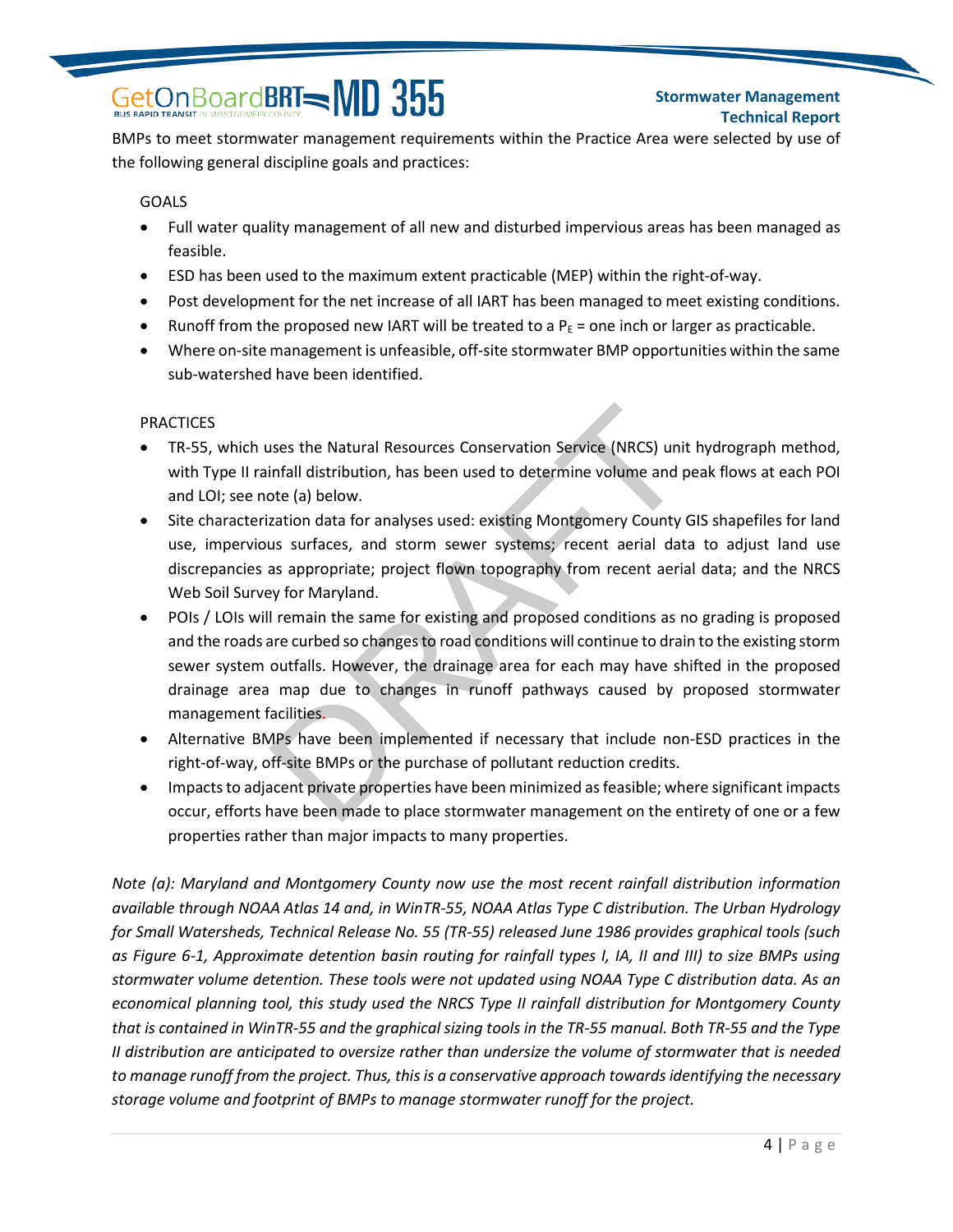#### **Stormwater Management Technical Report**

As stated in Montgomery County Code, Section 19-24, (a) (3), "[t]he MEP standard is met when channel stability is maintained, pre-development groundwater recharge is replicated, nonpoint source pollution is minimized, and structural stormwater management practices are used only when absolutely necessary." This guidance has been used to determine if ESD practices can practicably meet on-site stormwater management requirements before alternative BMPs are considered. Projects can use specific stream or wetland restoration measures to meet stormwater management requirements if the Director of DPS grants a waiver. Projects can also use alternative stormwater management measures that include on-site structural BMPs and off-site structural BMPs / retrofits or ESD to provide water quality treatment.

As a planning level study, hydrologic analysis focused on compliance at the POI / LOI and not further downstream. Detailed design that is to follow as a separate project(s) would be responsible for identifying ESD and structural practices that maintain downstream channel stability, replicate pre-development groundwater recharge, minimize nonpoint source pollution, and address the impact of hydrograph timing modifications.

An initial LOD was assumed in order to calculate the water quality volume requirements and the ESDv. This LOD was based on preliminary roadway improvements but did not include all bicycle and pedestrian amenities, grading impacts, and accommodation for construction. When the design was completed it was determined that the final LOD was approximately 30% larger than the initial assumed LOD. Therefore, a 30 percent increase was applied to the initial LOD to more accurately represent the requirements. design that is to follow as a separate project(s) would be resp<br>actices that maintain downstream channel stability, replic<br>i, minimize nonpoint source pollution, and address the impact<br>are in pact<br>are in parally volume req

The maps in **Appendices B, C,** and **D** show the final LOD for construction of each alternative, including maintenance of traffic, and shows the complete impacts of the project but is not precisely represented in the requirements. Creating the roadway design and the stormwater management plan was a synchronous and sometimes iterative process which made it difficult to have a plan view LOD that exactly matched the LOD area used in the requirement calculations.

The right-of-way in the requirements was expanded only in areas where proposed work went beyond the existing right-of-way; it too was expanded by 30 percent. If there was no right-of-way present within an area, the edge of road pavement was offset by five feet and used as the right-of-way within the requirements.

In the requirement tables found in **Section 5 of the Appendices**, a POI or LOI is listed as having "No Impacts" in the Proposed Conditions columns when there is no work being done in that POI or LOI. While no work is proposed, treatment provided in that POI / LOI can be used to compensate for ESDv or IART deficits in other POIs of the same sub-watershed. Montgomery County does not require quantity management unless the area is flood prone or the local systems are affected. It was assumed that stormwater quantity management is necessary if the outfall is located on private property and the amount of new impervious area is greater than 0.20 acres.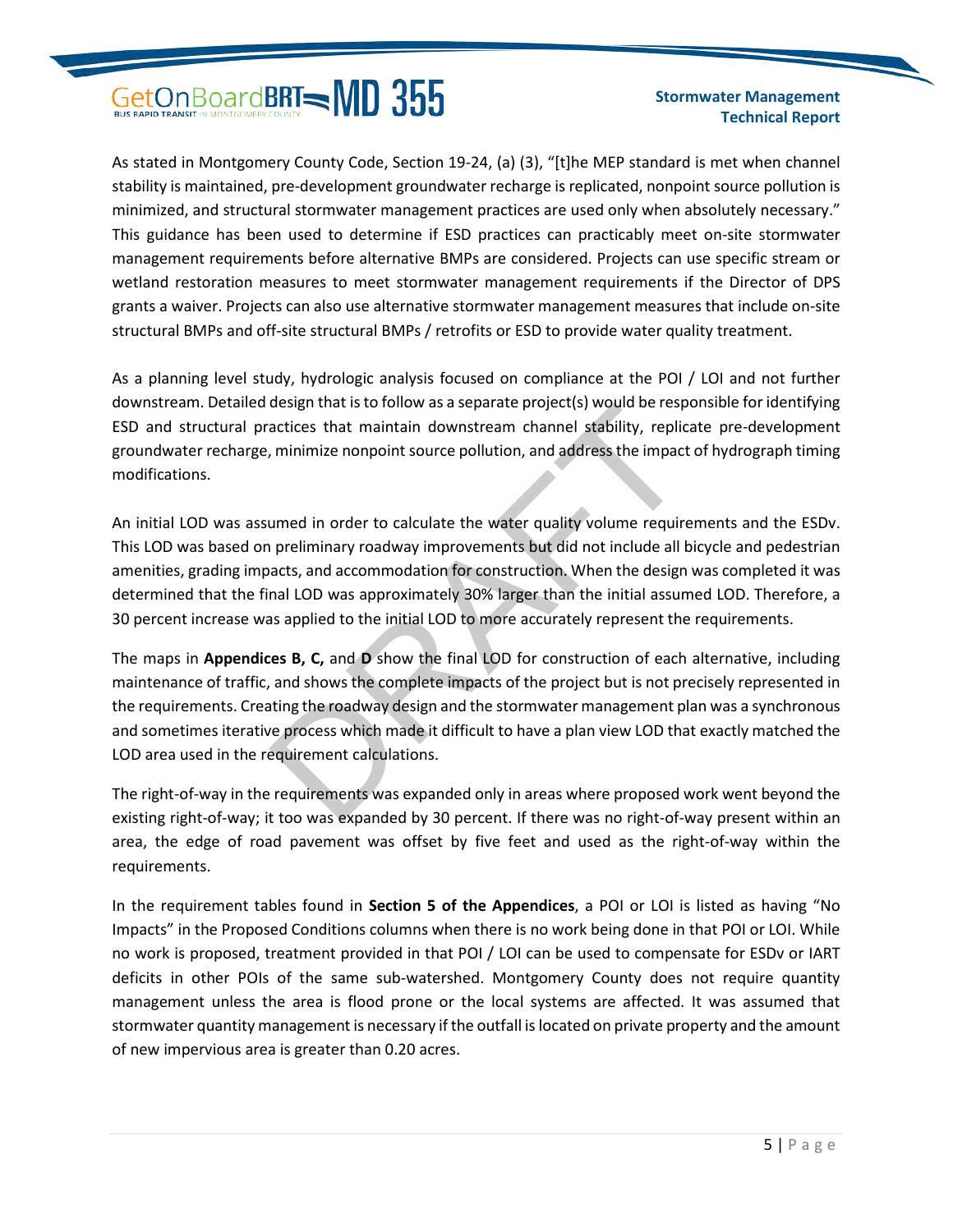#### **Stormwater Management Technical Report**

Stormwater quality requirements for each POI should be satisfied within the POI. If that is not possible, then it should be satisfied in a POI of the same sub-watershed. Stormwater quantity requirements must be met within their respective POI, no compensation can be found in neighboring POIs of the same sub-watershed. If compensation was unable to be found in another POI of the same sub-watershed a variance or waiver is noted.

MDE guidelines dictate that stormwater quality deficits need a variance while stormwater quantity deficits require a waiver.

#### <span id="page-8-0"></span>4.2 Stormwater Management Facility Design

Stormwater management design has been based on the criteria specified in the following design documents:

- Maryland Stormwater Management Guidelines for State and Federal Projects: February 2015 and associated Technical Memoranda
- Maryland State Highway Administration Sediment and Stormwater Guidelines and Procedures: November 24, 2015 and associated Technical Memoranda mwater Management Guidelines for State and Federal Project<br>
chinical Memoranda<br>
ce Highway Administration Sediment and Stormwater Guide<br>
2015 and associated Technical Memoranda<br>
rmwater Design Manual, Volumes 1 & II (Octob
- Maryland Stormwater Design Manual, Volumes I & II (October 2000, Revised May 2009) and related supplements and design guidance
- MDE, Stormwater Design Guidance: Rainwater Harvesting
- MDE, Stormwater Design Guidance: Submerged Gravel Wetlands
- MDE, Stormwater Design Guidance: Environmental Site Design Redevelopment Examples
- MDE, Stormwater Design Guidance: Addressing Quantity Control Requirements
- MDE, Stormwater Design Guidance
- Montgomery County Stormwater Management design requirements based on Chapter 19 of Montgomery County Code

#### 4.2.1 BMP Sizing Criteria

- BMPs within the MD 355 right-of-way were sized according to the Maryland 2000 Stormwater Design Manual.
- Off-site BMPs that will be located on Montgomery County property followed Montgomery County Standards and were sized according to DPS criteria. Though tailored to criteria established by the County, these designs meet the Maryland 2000 Stormwater Design Manual.
- Underground storage (Silva Cell or similar) was calculated assuming a 37.5 percent volume capacity. A depth of four feet has been assumed for all underground storage facilities.
- Planter Boxes were sized based on accepted criteria used during the Purple Line Project preliminary design analysis.
- For all underground facilities, the BMP size was determined by using the calculated treatment design volume multiplied by 1.10 to account for construction offsets and post-construction operation and maintenance required in the field.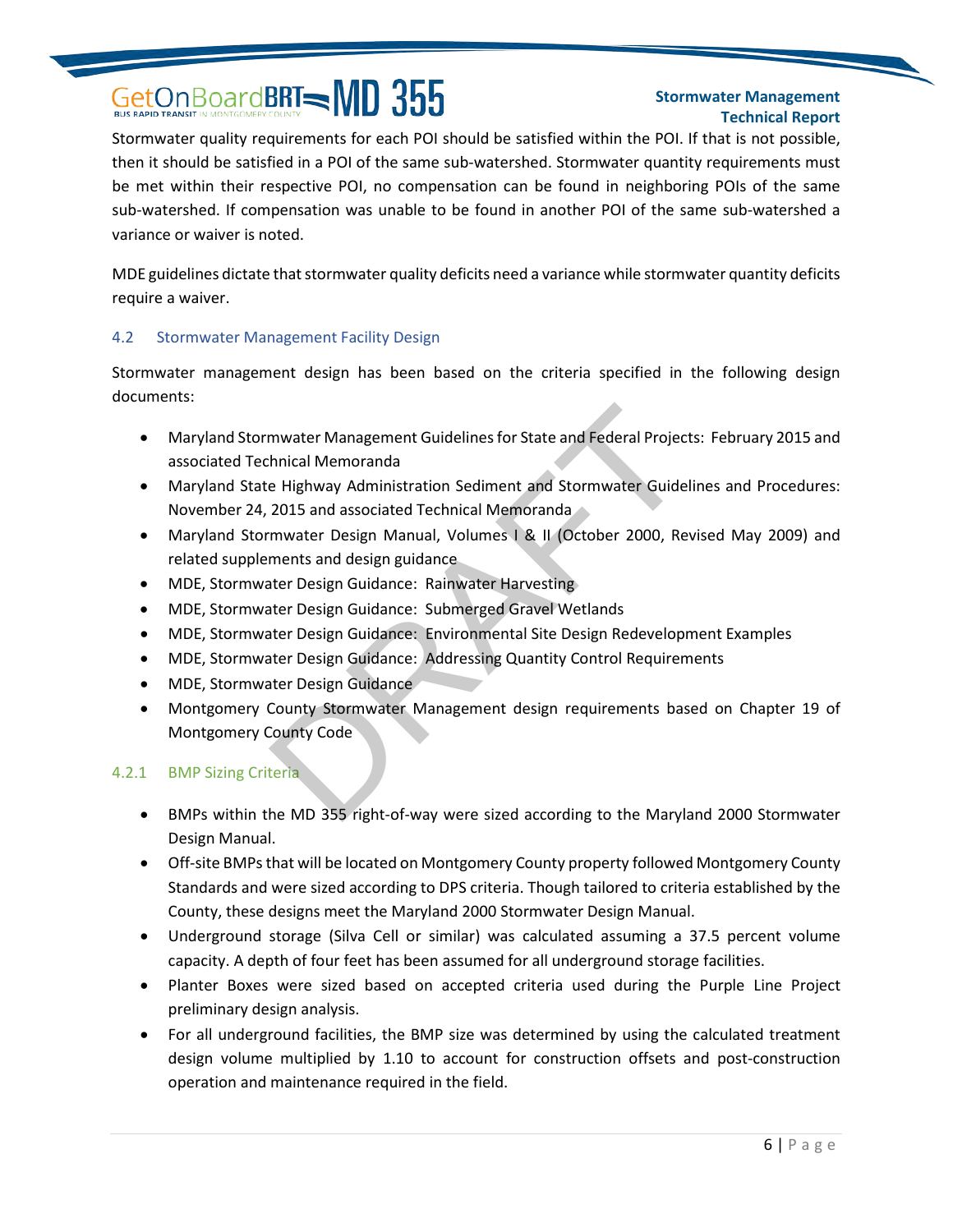#### **Stormwater Management Technical Report**

- For all graded, surface facilities, the BMP size was determined by using the calculated treatment design volume multiplied by 1.25 to account for grading and outfalls.
- All surface facilities assumed a six-inch depth for water surface ponding.
- All infiltration practices assumed a 24-inch Biosoil Mixture depth.
- Underground sand filters were sized for the maximum of one-acre drainage area as the base assumption and will provide a standard size based on the Montgomery County Separator Sand Filter (MCSSF) Detail.

#### 4.2.2 Determining the Effective Impervious Area Treated

Filtering BMPs within MDOT SHA right-of-way were sized by calculating the effective ESDv using the Surface Storage Volume Tables for Bioretention, Bioswales, Rain Gardens, and Landscape Infiltration (MDE32012). This approach considers the treatment area when determining the effective impervious area treated and excludes the forebay area. This approach is only accepted by MDE for MDOT SHA projects that use their Biosoil Mixture specifications.

The Maryland 2000 Stormwater Design Manual allows for the calculation of ESDv based on total surface storage volume provided, which can include forebay and treatment area storage. Because of the limited space along the MD 355 corridor, proposed BMPs often have forebays sized according to pretreatment design standards, but then have inadequate space available to size a treatment area that meets the  $P_E$ target of treating one inch of precipitation runoff. In these cases, both the MDOT SHA approach and the MDE approach are calculated to determine which provides credit for the larger ESDv. For offsite BMPs, the ESDv approach developed by Montgomery County, is used. This follows the MDE approach for surface storage in forebay and treatment areas. roach considers the treatment area when determining the effection considers the treatment area when determining the effection dividual allows for the calculation of ESDv by MDE folixture specifications.<br>
Sommultar Design

Once ESDv is determined, the equivalent  $P<sub>E</sub>$  is calculated for each BMP. The ESD and Alternative BMP design parameters shown in **Table 4-1** have been used to design the stormwater management facilities with all BMPs designed to meet MDE's guidelines.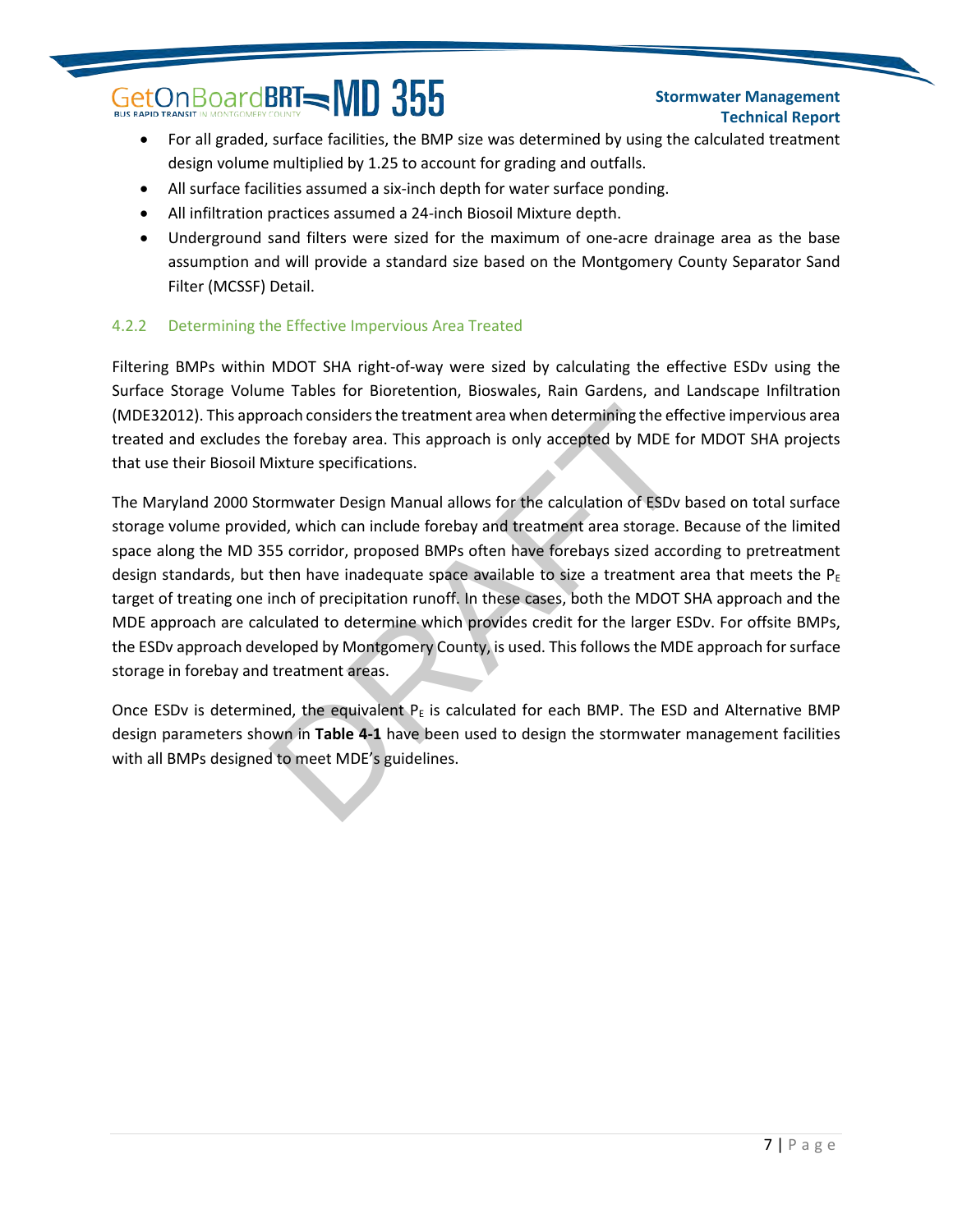

 **Stormwater Management Technical Report**

#### **Table 4-1: ESD and Alternative BMP Design Guidelines**

|                                                           |                                      |                                                             |                                                              |                          | <b>Design Dimension for Project</b>                |                                                                               |                                                                                                                                                            |  |
|-----------------------------------------------------------|--------------------------------------|-------------------------------------------------------------|--------------------------------------------------------------|--------------------------|----------------------------------------------------|-------------------------------------------------------------------------------|------------------------------------------------------------------------------------------------------------------------------------------------------------|--|
| <b>Stormwater</b><br><b>Management</b><br><b>Practice</b> | <b>Drainage</b><br>Area (DA)<br>(SF) | <b>Minimum</b><br><b>Surface</b><br>Area $(A_f)$<br>% of DA | <b>Surface</b><br><b>Storage</b><br><b>Depth</b><br>(Inches) | Width*<br>(LF)           | <b>Filter</b><br><b>Thickness</b><br><b>Inches</b> | <b>Gravel &amp;</b><br><b>Underdrain</b><br><b>Thickness</b><br><b>Inches</b> | <b>Notes</b>                                                                                                                                               |  |
| Grass swale                                               | $<$ 43,560                           | 2% for<br>swale                                             | See<br>notes                                                 | 4 for<br>swale<br>bottom | <b>NA</b>                                          | 12                                                                            | Bottom slope 4% or less;<br>Bottom width 2 to 8 feet;<br>Max flow depth for ESDv treatment is 4 inches;<br>Setback at least 10 feet from structures or use |  |
| <b>Bioswale</b>                                           |                                      | bottom                                                      |                                                              |                          | 24                                                 |                                                                               | impermeable liner;<br>Channel side slopes 3:1 (W:H) or shallower;<br>Max velocity of 1 fps;<br>Min freeboard of 6 in. at 10-yr, 24-hr storm event          |  |
| Submerged gravel<br>wetlands                              | >43,560                              | <b>NA</b>                                                   | 6                                                            | 6                        | 24                                                 | N/A                                                                           | Pretreat 10% of total ESDv;<br>Storage volume to assume gravel porosity of 40%                                                                             |  |
| <b>Bioretention</b>                                       | Max. 10<br>acres                     | 2%                                                          | 6                                                            | <b>TBD</b>               | 30                                                 | 18                                                                            | Up to 3-acre DA is considered as ESD                                                                                                                       |  |
| Micro-bioretention<br>Tree Planter Box,<br>or similar     | $<$ 20,000                           | 2%<br>0.45%                                                 | 6                                                            | $6^{\circ}$<br>N/A       | 24                                                 | 12                                                                            | A railing is required if the ponding depth exceeds<br>4.43 inches;<br>Underdrain shall not intercept groundwater                                           |  |
| Silva Cell planter,<br>or similar                         | $<$ 20,000                           | N/A                                                         | 6                                                            | 6                        | 16.7,<br>30.9 or<br>43                             | N/A                                                                           | Storage volume is 94% of surface storage and 37.5%<br>of subsurface aggregate volume                                                                       |  |
| <b>Underground Sand</b><br>Filter                         | $<$ 43,560                           |                                                             | See County Standard Detail                                   |                          | 36                                                 | N/A                                                                           | Sized for the maximum of 1-acre drainage area as<br>the base assumption                                                                                    |  |

\* The width of the design practice is 72 inches (6 feet) unless specified otherwise at a specific site location.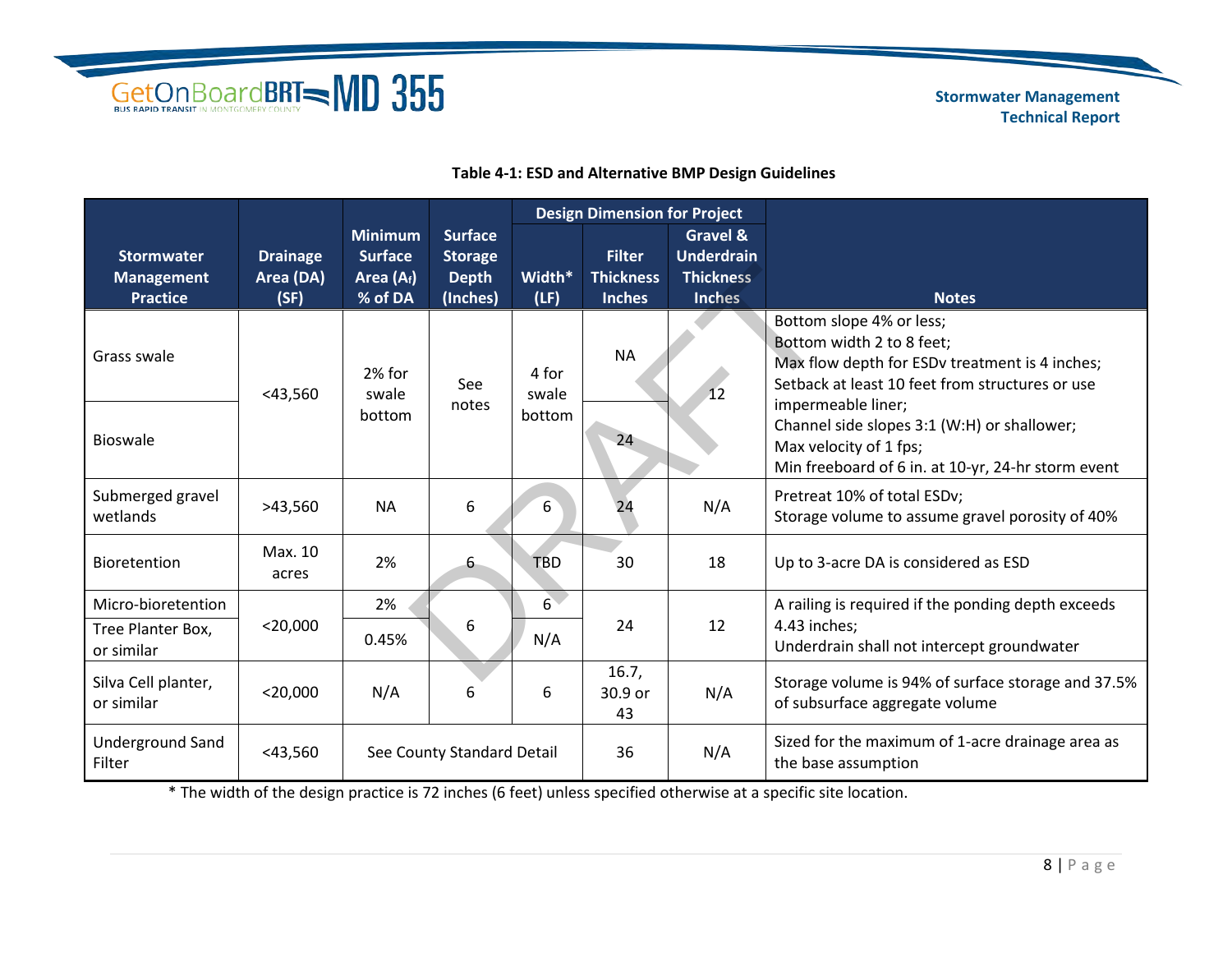#### **Stormwater Management Technical Report**

Existing stormwater management facilities affected by the proposed MD 355 BRT alignment would be replaced volumetrically based on their original design functionality as per MDE or local agency standards that have jurisdiction of the existing facilities. Existing stormwater management facilities being retrofitted to jointly provide stormwater management for the MD 355 BRT project and its original functionality would be designed to provide the original design storage volume in addition to storage for the MD 355 BRT project.

When ESD facilities cannot be incorporated or cannot achieve full treatment, the following facilities have been used:

- Water Quality Inlets: Maximum runoff that can be treated is limited to one inch.
- High Flow Media: The proprietary method increases the media flow rate to optimize the runoff volume treated and reduce the footprint required in urban applications. MDE has approved treatment of one inch of runoff for ESD facilities with high flow media. A 91-square foot high-flow media surface area can treat 20,000 square feet of drainage area.

Structural BMPs would need to be considered in locations where ESD devices are not feasible. For example, quantity management can be provided by underground detention chambers or retrofitting existing surface ponds. The underground detention chambers have been sized to occupy no more than one travel lane width for maintenance reasons. The included the Hoopmin required in about applications<br>are inch of runoff for ESD facilities with high flow media. A 91-<br>area can treat 20,000 square feet of drainage area.<br>Id need to be considered in locations where ESD

Drainage area boundaries have been revised in the Proposed Drainage Area Maps found in **Appendices B.1, C.1, and D.1** due to altered runoff pathways caused by the proposed stormwater management facilities and buildings to be removed to accommodate the proposed roadway alignments.

#### <span id="page-11-0"></span>**5 Findings**

#### <span id="page-11-1"></span>5.1 Stormwater Management Requirements

Stormwater requirements for ESDv, IART and Qp10, as discussed in **Chapter 2,** are shown in greater detail in **Section B.6, C.6, and D.6 of the Appendices**. A summary of the requirements for each Build Alternative are found in **Section B.5, C.5, and D.5 of the Appendices** broken down by section and sub-watershed.

#### <span id="page-11-2"></span>5.2 BMP Placement Approach

Stormwater management facilities throughout the project corridor and adjacent drainage areas were placed using the following assumptions:

- BMPs were proposed within the sidewalk or roadway only when realignment work already was proposed. Consequently, no demolition or relocation of existing sidewalks or roadways was proposed solely for stormwater management purposes.
- No BMPs were proposed on federal property.
- Urban areas like Bethesda offered limited or no room for BMP placement because of lack of open space and lack of proposed work in the area.
- BMPs were proposed within the project corridor first before considering offsite BMPs.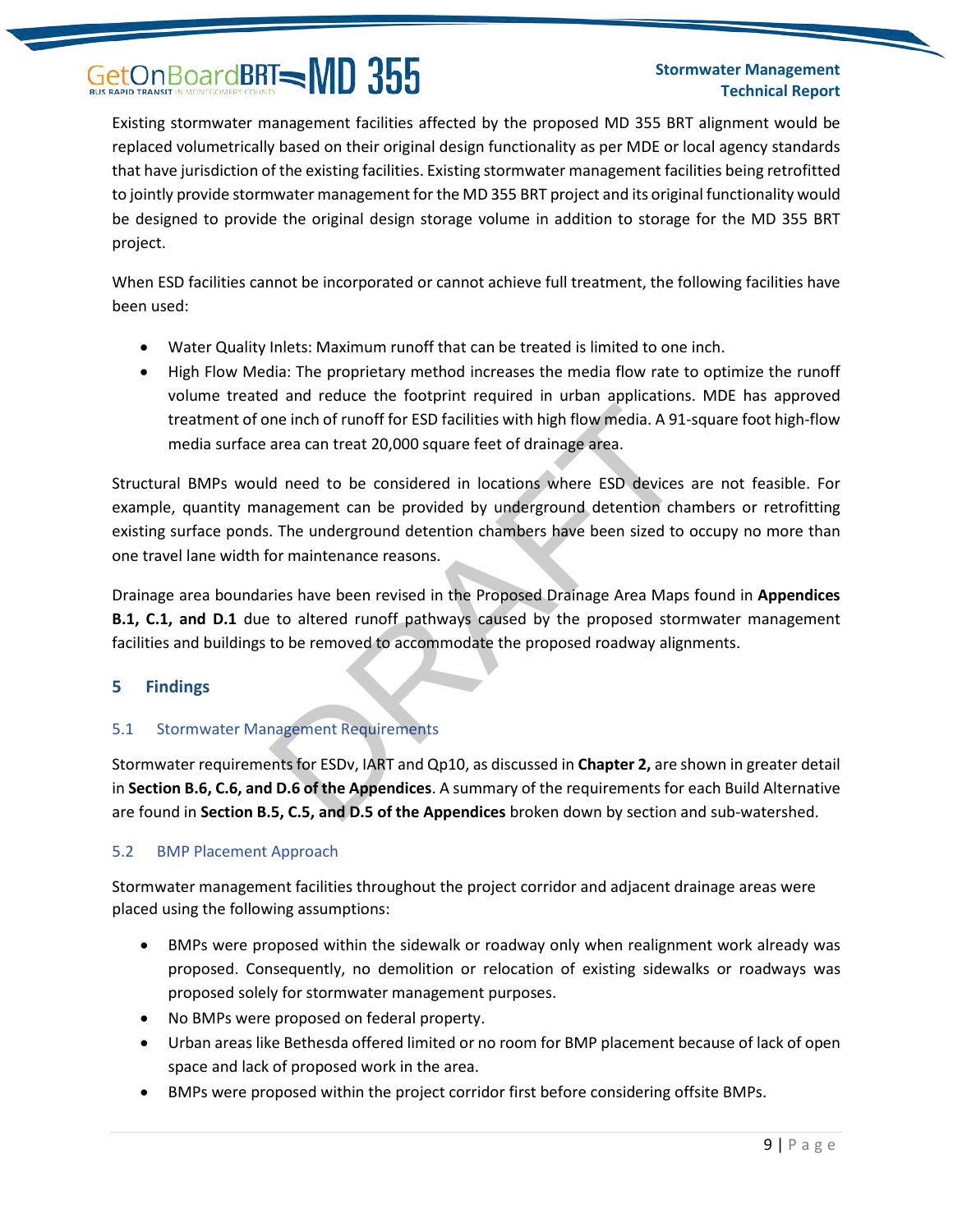#### **Stormwater Management Technical Report**

- Major impacts to residential properties were avoided where possible.
- Areas of open spaces within the right-of-way were a priority for BMP placement.
- Linear BMPs required an immediate inlet downstream to receive overflow from higher than design storms.
- Work to the existing storm drain system due to BMP placement was minimized.
- Stormwater quality requirements were satisfied within each POI to the MEP, with BMPs proposed in adjacent POIs within the same sub-watershed if a deficit remained.
- Stormwater quantity requirements are to be met within their respective POI to the MEP.
- When stormwater requirements cannot be met, stormwater quality deficits need a variance while stormwater quantity deficits need a waiver according to MDE guidelines.
- Areas with steep slopes were avoided when BMP installation would require excessive grading and / or retaining walls.
- Areas of dense forest were avoided. Selection of individual trees for removal occurred in other situations on a case-by-case basis.

#### <span id="page-12-0"></span>5.3 BMP Selection

Numerous BMP types were considered for stormwater treatment, as discussed in **Chapter 4**, but only six were used in the conceptual design phase for various reasons. The reasons for using these six practices and criteria for their placement are provided below.

#### 5.3.1 Planter Boxes (Bioretention)

Planter Boxes have vertical side slopes which reduces the grading / LOD impact of the practice and they can be placed in open spaces with a minimum open width of six feet (assuming a bottom width of four feet). Because of their small footprint and linear nature Planter Boxes were utilized both onsite and offsite. mans.<br>
The forest were avoided. Selection of individual trees for removals a case-by-case basis.<br>
Were considered for stormwater treatment, as discussed in C<br>
eptual design phase for various reasons. The reasons for using<br>

Some of the considerations used to place and size Planter Boxes include the following:

- Sufficient linear open space was needed for the forebay and treatment areas.
- A storm drain was needed immediately downstream for surface overflow and underdrain connection.
- The design used one inlet at the forebay to route flow into the system and one outlet for overflow.
- Runoff that drained from sidewalks to the practice was ignored in ESDv and IART calculations because this flow would not follow the full flow path through the forebay to the treatment area.
- $\bullet$  P<sub>E</sub> and ESDv calculations used forebay and treatment surface areas in calculating water quality credit.
- Curbs cuts were used to direct runoff to the practice.

#### 5.3.2 Bioswales

Bioswales are a linear practice, with multiple inlet points, preferably from sheet flow, to the treatment area that can operate in an open area as wide as 20 feet (assuming an eight-foot wide buffer on each side for grading and minimum bottom width of four feet). Bioswales require mild slopes and an outfall point,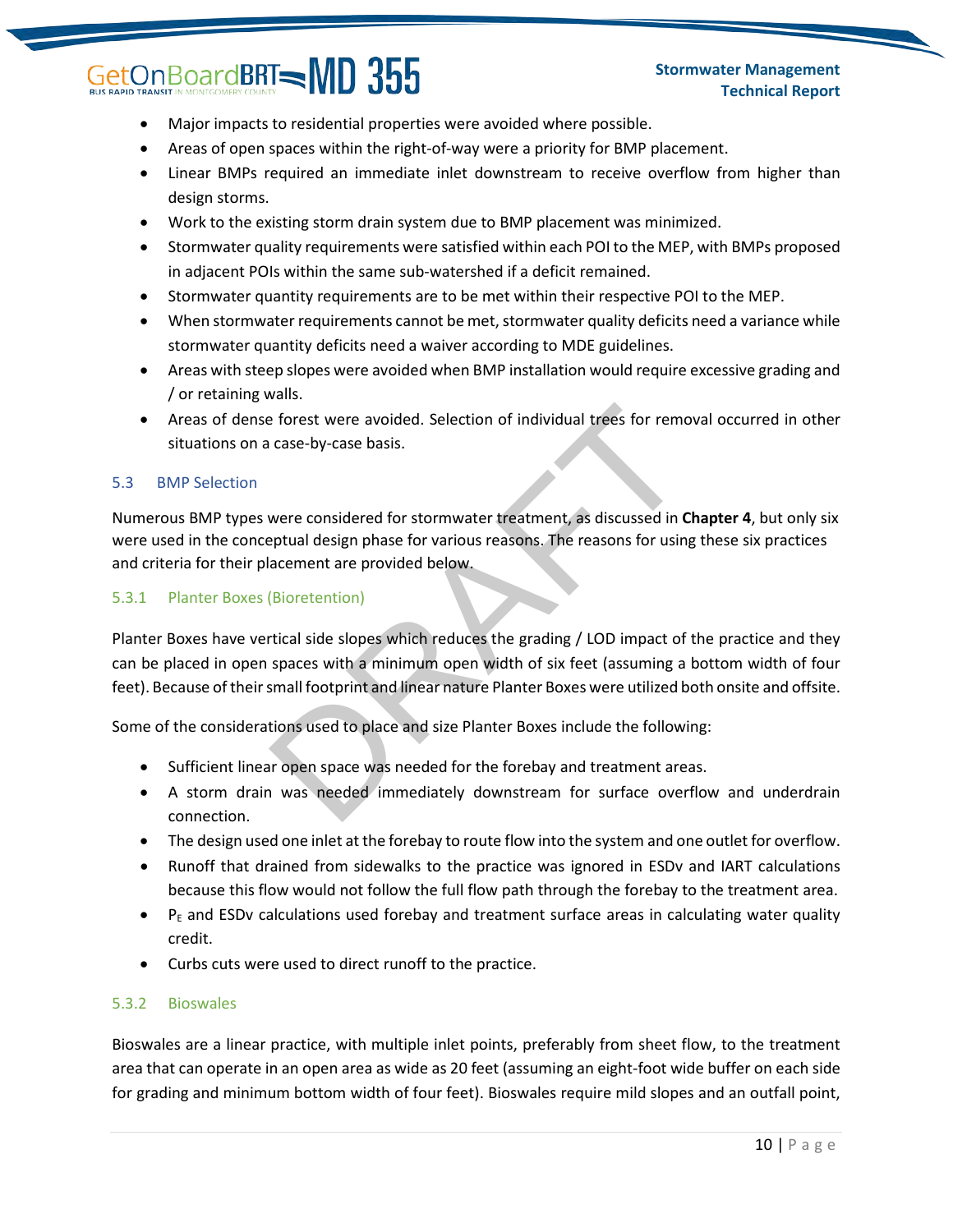usually a yard inlet. Unlike planter boxes, bioswales have graded side slopes at four horizontal to one vertical (4:1) allowing them to be deeper and offer more storage volume.

#### 5.3.3 Pervious Pavement

Pervious Pavement has been proposed in several sidewalk areas across all alternatives because it supports pedestrian traffic and stormwater management. Because of the need for infiltration into the subsoils, it was not considered in areas with hydrologic soil group D soils. The drainage area to the Pervious Pavement for quality calculations was limited to the surface area of the facility.

#### 5.3.4 Microbioretention and Bioretention

In situations where suitable amounts of open space were available, bioretention or microbioretention was the preferred facility. Bioretention basins offer good treatment credit, are aesthetically pleasing, and are relatively easy to maintain.

#### 5.3.5 Underground Water Quality Structures

Underground facilities used for stormwater quality treatment have been designed as concrete structures with a seven-foot minimum width, a height of six feet and a five-foot buffer on all sides for maintenance access. The facility is assumed to be a Rainstore3 type of facility (or similar) and guidelines from that product line were used in sizing and crediting. In areas where underground facilities were proposed, it was assumed that there were either no underground utilities or that they could be easily relocated. Facilities were placed at least 15 feet away from other structures. lity. Bioretention basins offer good treatment credit, are aest<br>
maintain.<br>
Water Quality Structures<br>
used for stormwater quality treatment have been designed a<br>
imum width, a height of six feet and a five-foot buffer on a

Facilities were mainly placed under parking lots, open areas, and dedicated bus lanes in Alternative B. With the exception of the bus lanes, facilities were not placed under roadways.

#### 5.3.6 Water Quantity

Stormwater quantity requirements were satisfied where possible by either an underground detention structure or a retrofit expansion of an existing management pond.

Underground quantity structures were designed to be a large concrete detention structure placed in areas adjacent to the existing storm sewer network and away from roadway travel lanes. These units were used throughout the Project Area in POIs that had quantity management requirements. Opportunities to use ponds and surface BMPs were limited due to a lack of open space and strict criteria of meeting quantity objectives within the POI.

Retrofit expansion of an existing pond has been proposed in POI 302 for Alternatives B and C. There is an existing wet pond at Bohrer Park in Gaithersburg located within POI 302. An expansion of the pond could be proposed, totaling 12,000 sf of additional surface area around the western perimeter of the pond with an assumed depth of one foot. However, this pond retrofit has not been incorporated into the final LOD shown on the maps because of lack of information about the facility and uncertainty as to whether this retrofit is permissible.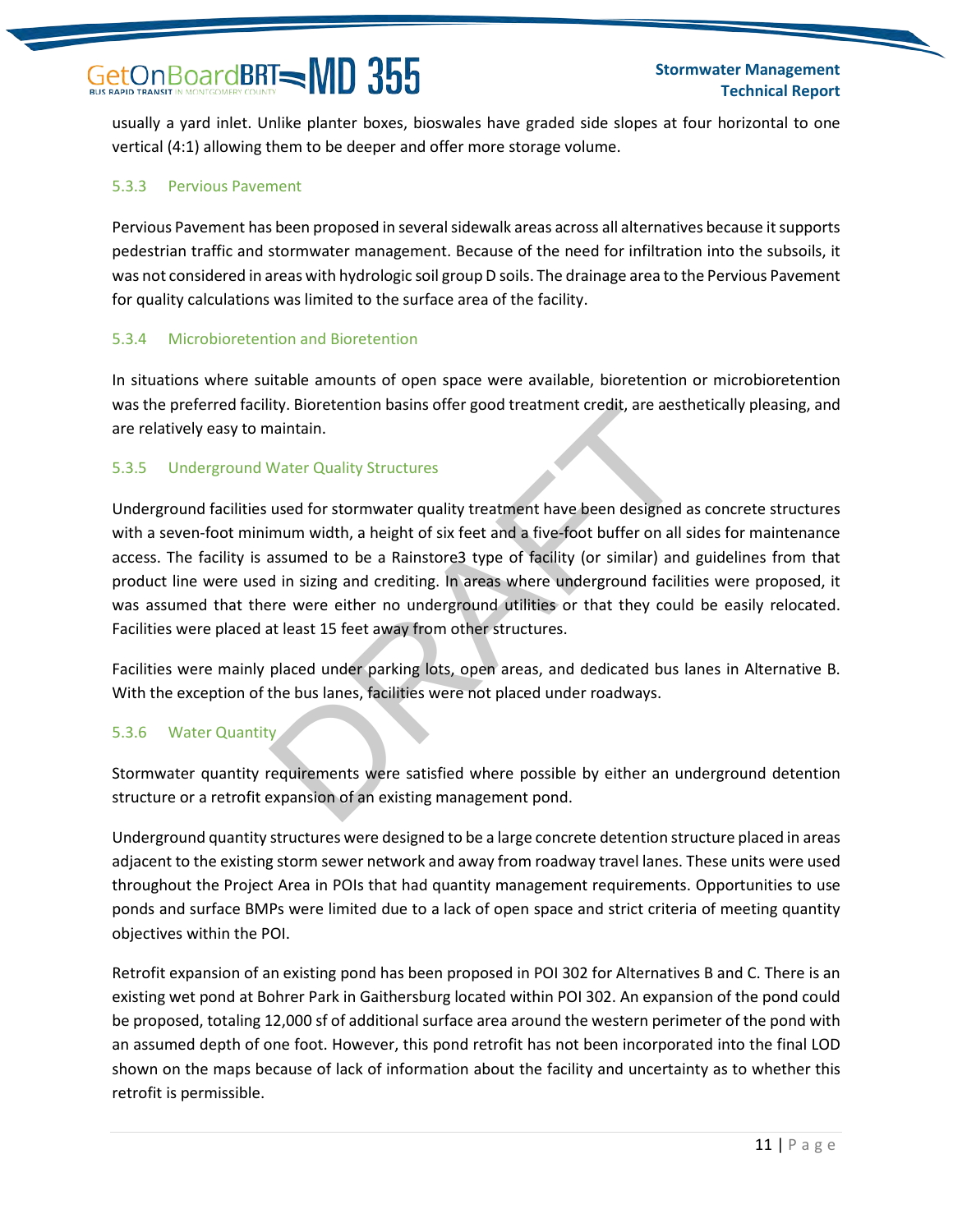#### <span id="page-14-0"></span>**6 Summary**

Meeting stormwater requirements for MD 355 BRT may be a challenge depending on the Build Alternative implemented. The findings of this stormwater management study are provided below by Build Alternative. Each Build Alternative included a 30% increase in the LOD to account for the footprint of the stormwater BMPs.

#### <span id="page-14-1"></span>6.1 Alternative A

The requirements for Alternative A were satisfied for every sub-watershed except for Little Falls (located in Bethesda) because of the urban nature of the area, as previously discussed in **Section 5.2**. To satisfy the requirements of Alternative A, 68 BMPs would be included throughout the study area.

**Table 6-1** provides values by section and sub-watershed for the following:

- Stormwater requirements created by the proposed MD 355 BRT study area.
- Stormwater treatment that is proposed.
- Stormwater quality and quantity credits earned by the proposed treatment practices. Negative values indicate a deficit in meeting the stormwater requirements.

| <b>Table 6-1</b> provides values by section and sub-watershed for the following:                                                                                                                                                                                                                                                                                                          |                                                                              |                  |             |             |          |             |            |           |             |            |           |
|-------------------------------------------------------------------------------------------------------------------------------------------------------------------------------------------------------------------------------------------------------------------------------------------------------------------------------------------------------------------------------------------|------------------------------------------------------------------------------|------------------|-------------|-------------|----------|-------------|------------|-----------|-------------|------------|-----------|
| Stormwater requirements created by the proposed MD 355 BRT study area.<br>Stormwater treatment that is proposed.<br>$\bullet$<br>Stormwater quality and quantity credits earned by the proposed treatment practices.<br>$\bullet$<br>Negative values indicate a deficit in meeting the stormwater requirements.<br>Table 6-1: Summary of Stormwater Management Findings for Alternative A |                                                                              |                  |             |             |          |             |            |           |             |            |           |
|                                                                                                                                                                                                                                                                                                                                                                                           | <b>SWM Requirements*</b><br><b>Credit/Debit</b><br><b>Treatment Provided</b> |                  |             |             |          |             |            |           |             |            |           |
|                                                                                                                                                                                                                                                                                                                                                                                           |                                                                              | <b>WQv (ESDv</b> | <b>ESDv</b> | <b>IART</b> |          | <b>ESDv</b> | <b>IAT</b> | <b>Qp</b> | <b>ESDv</b> | <b>IAT</b> | <b>Qp</b> |
| <b>Section</b>                                                                                                                                                                                                                                                                                                                                                                            | <b>Sub Watershed</b>                                                         | $min.)$ (cf)     | (cf)        | (ac)        | Qp (cf)  | (cf)        | (ac)       | (cf)      | (cf)        | (ac)       | (cf)      |
| Section                                                                                                                                                                                                                                                                                                                                                                                   | Little Falls                                                                 | 533              | 1,012       | 0.15        | 0        | $\mathbf 0$ | 0.00       | 0         | $-1,012$    | $-0.15$    | 0         |
| 1                                                                                                                                                                                                                                                                                                                                                                                         | Lower Rock Creek                                                             | 9,962            | 18,470      | 2.79        | 68,066   | 23,339      | 3.04       | 69,100    | 4,869       | 0.25       | 1,034     |
|                                                                                                                                                                                                                                                                                                                                                                                           | Cabin John Creek                                                             | 2,633            | 4,741       | 0.74        | 0        | 8,867       | 1.55       | 0         | 4,126       | 0.81       | 0         |
| Section                                                                                                                                                                                                                                                                                                                                                                                   | Lower Rock Creek                                                             | 3,203            | 5,758       | 0.90        | 0        | 7,021       | 1.27       | 0         | 1,263       | 0.37       | 0         |
| 2                                                                                                                                                                                                                                                                                                                                                                                         | Watts Branch                                                                 | 4,354            | 8,983       | 1.23        | 0        | 11,120      | 1.29       | 36,840    | 2,137       | 0.06       | 36,840    |
|                                                                                                                                                                                                                                                                                                                                                                                           | <b>Upper Rock Creek</b>                                                      | 4,253            | 8,547       | 1.20        | 23,192   | 9,633       | 1.22       | 24,000    | 1,086       | 0.02       | 808       |
|                                                                                                                                                                                                                                                                                                                                                                                           | Muddy Branch                                                                 | 0                | 0           | 0.00        | 0        | 0           | 0.00       | 0         | 0           | 0.00       | 0         |
|                                                                                                                                                                                                                                                                                                                                                                                           | Muddy Branch                                                                 | 449              | 951         | 0.12        | $\Omega$ | 13,120      | 1.39       | $\Omega$  | 12,169      | 1.27       | 0         |
| Section                                                                                                                                                                                                                                                                                                                                                                                   | Lower Great Seneca Creek                                                     | 1,026            | 1,847       | 0.29        | 0        | 5,689       | 0.55       | 0         | 3,842       | 0.26       | 0         |
| 3                                                                                                                                                                                                                                                                                                                                                                                         | Middle Great Seneca Creek                                                    | 2,908            | 5,631       | 0.82        | 0        | 31,242      | 4.72       | 0         | 25,611      | 3.90       | 0         |
|                                                                                                                                                                                                                                                                                                                                                                                           | Little Seneca Creek                                                          | 2,546            | 4,769       | 0.72        | 0        | 5,480       | 0.86       | 0         | 711         | 0.14       | 0         |
| Section<br>4                                                                                                                                                                                                                                                                                                                                                                              | Little Seneca Creek                                                          | 1,750            | 3,256       | 0.50        | 0        | 4,177       | 0.51       | 0         | 921         | 0.01       | 0         |

#### **Table 6-1: Summary of Stormwater Management Findings for Alternative A**

\* SWM Requirements were based on a 30% increase in the LOD

Note: For more detailed information pertaining to the requirements and treatment provided refer to **Appendix B.6**

IAT is impervious area treated by the stormwater BMPs proposed

WQv is water quality volume to be treated for a rainfall depth of 1 inch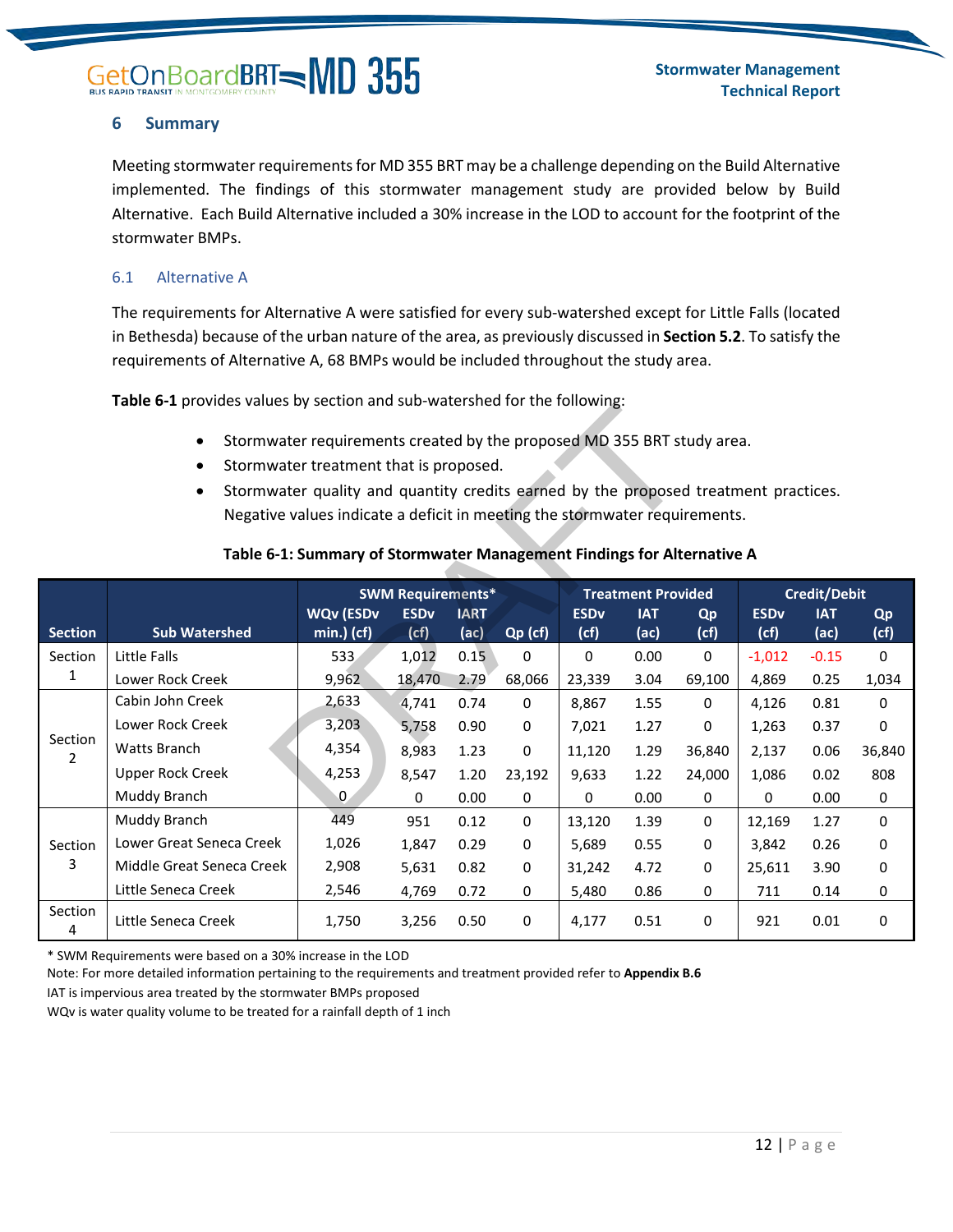#### <span id="page-15-0"></span>6.2 Alternative B

Alternative B would include the greatest amount of proposed impervious area, including roadway and sidewalk widening and a median bus lane. Consequently, it includes the greatest requirements for stormwater quality and quantity, approximately eight times larger than those for Alternative A. The LOD is larger for Alternative B, which presents more areas for BMP installation, specifically under the dedicated bus lane. Water quality requirements were met for all but three sub-watersheds, and one other subwatershed has an unmet requirement for water quantity. 280 BMPs have been proposed for Alternative B. **Table 6-2** provides a summary of stormwater management findings for Alternative B.

|                                                                          |                                                                                                                                                                               | <b>SWM Requirements*</b>        |             | <b>Treatment Provided</b> |                | Credit/Debit           |            |              |                        |            |           |
|--------------------------------------------------------------------------|-------------------------------------------------------------------------------------------------------------------------------------------------------------------------------|---------------------------------|-------------|---------------------------|----------------|------------------------|------------|--------------|------------------------|------------|-----------|
|                                                                          |                                                                                                                                                                               | <b>WQv</b><br>(ESD <sub>v</sub> | <b>ESDv</b> | <b>IART</b>               | Qp             | <b>ESD<sub>v</sub></b> | <b>IAT</b> | Qp           | <b>ESD<sub>v</sub></b> | <b>IAT</b> |           |
| <b>Section</b>                                                           | <b>Sub Watershed</b>                                                                                                                                                          | $min.)$ (cf)                    | (cf)        | (ac)                      | (cf)           | (cf)                   | (ac)       | (cf)         | (cf)                   | (ac)       | Qp (cf)   |
| Section                                                                  | Little Falls                                                                                                                                                                  | 495                             | 941         | 0.14                      | 0              | 0                      | 0.00       | $\mathbf{0}$ | $-941$                 | $-0.14$    | 0         |
| 1                                                                        | Lower Rock Creek                                                                                                                                                              | 37,815                          | 69,488      | 10.30                     | 71,722         | 71,476                 | 10.49      | 73,600       | 1,988                  | 0.19       | 1,878     |
|                                                                          | Cabin John Creek                                                                                                                                                              | 74,609                          | 134,485     | 20.13                     | $\overline{0}$ | 135,778                | 19.67      | 1,500        | 1,293                  | $-0.46$    | 1,500     |
|                                                                          | Lower Rock Creek                                                                                                                                                              | 18,902                          | 34,022      | 5.18                      | $\overline{0}$ | 38,155                 | 5.70       | 0            | 4,133                  | 0.52       | 0         |
| Section<br>$\overline{2}$                                                | Watts Branch                                                                                                                                                                  | 14,411                          | 23,409      | 3.85                      | 2,435          | 33,398                 | 4.10       | 2,700        | 9,989                  | 0.25       | 265       |
|                                                                          | <b>Upper Rock Creek</b>                                                                                                                                                       | 28,437                          | 55,832      | 7.55                      | 23,192         | 59,649                 | 9.45       | 30,800       | 3,817                  | 1.90       | 7,608     |
|                                                                          | Muddy Branch                                                                                                                                                                  | 3,647                           | 6,803       | 0.95                      | $\overline{0}$ | 8,566                  | 1.01       | 0            | 1,763                  | 0.06       | 0         |
|                                                                          | Muddy Branch                                                                                                                                                                  | 24,113                          | 50,405      | 6.34                      | 97,962         | 59,222                 | 6.58       | 30,700       | 8,817                  | 0.24       | $-67,262$ |
| Section                                                                  | Lower Great Seneca Creek                                                                                                                                                      | 12,369                          | 22,264      | 2.98                      | 0              | 34,690                 | 3.74       | 0            | 12,426                 | 0.76       | 0         |
| 3                                                                        | Middle Great Seneca Creek                                                                                                                                                     | 66,176                          | 129,580     | 17.60                     | 11,979         | 144,923                | 17.01      | 12,000       | 15,343                 | $-0.59$    | 21        |
|                                                                          | Little Seneca Creek                                                                                                                                                           | 1,246                           | 2,242       | 0.36                      | 0              | 3,602                  | 0.49       | 0            | 1,360                  | 0.13       | 0         |
| Section<br>4                                                             | Little Seneca Creek                                                                                                                                                           | 1,547                           | 2,345       | 0.43                      | 0              | 4,630                  | 0.44       | 0            | 2,285                  | 0.01       | 0         |
|                                                                          | * SWM Requirements were based on a 30% increase in the LOD<br>Note: For more detailed information pertaining to the requirements and treatment provided refer to Appendix C.6 |                                 |             |                           |                |                        |            |              |                        |            |           |
|                                                                          | IAT is impervious area treated by the stormwater BMPs proposed                                                                                                                |                                 |             |                           |                |                        |            |              |                        |            |           |
| WOy is water quality volume to be treated for a rainfall denth of 1 inch |                                                                                                                                                                               |                                 |             |                           |                |                        |            |              |                        |            |           |

#### **Table 6-2: Summary of Stormwater Management Findings for Alternative B**

WQv is water quality volume to be treated for a rainfall depth of 1 inch

#### <span id="page-15-1"></span>6.3 Alternative C

Detailed requirements were not developed for Alternative C. It was developed using a 30 percent decrease in the the LOD and impervious area of Alternative B. The study team considers this approach to be reasonable, though it may potentially overestimate the stormwater requirements and potentially underestimate the area of the LOD. As a result, meeting the potentially greater than necessary requirements proved challenging within a smaller LOD than Alternative B.

Six sub-watersheds have water quality debts remaining for both ESDv and IART, and one sub-watershed had a debt remaining for water quantity. Because the requirements for Alternative C are estimates and were not developed in the same way as Alternatives A and B, the deficits may not be an ideal representation of the SWM requirements. 173 BMPs have been proposed for Alternative C. **Table 6-3** provides a summary of stormwater management findings for Alternative C.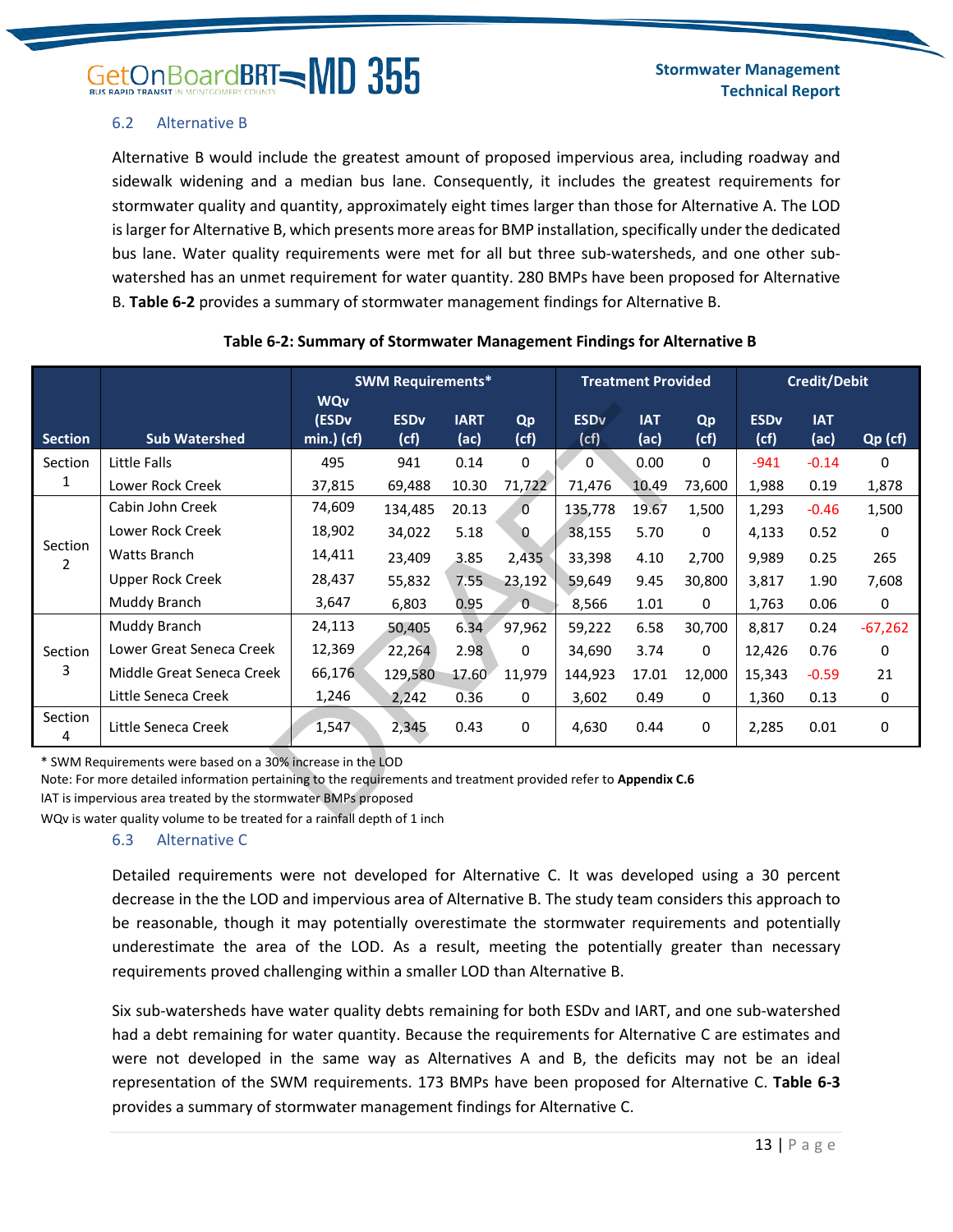#### **Stormwater Management Technical Report**

#### **Table 6-3: Summary of Stormwater Management Findings for Alternative C**

|                |                              | <b>SWM Requirements*</b>         |                                |                     |             | <b>Treatment Provided</b> |                    | <b>Credit/Debit</b> |                     |                    |           |
|----------------|------------------------------|----------------------------------|--------------------------------|---------------------|-------------|---------------------------|--------------------|---------------------|---------------------|--------------------|-----------|
| <b>Section</b> | <b>Sub Watershed</b>         | <b>WQv (ESDv</b><br>$min.)$ (cf) | <b>ESD<sub>v</sub></b><br>(cf) | <b>IART</b><br>(ac) | Qp (cf)     | <b>ESDv</b><br>(cf)       | <b>IAT</b><br>(ac) | Qp<br>(cf)          | <b>ESDv</b><br>(cf) | <b>IAT</b><br>(ac) | Qp (cf)   |
| Section 1      | Little Falls                 | 347                              | 659                            | 0.10                |             | 0                         | 0.00               | 0                   | $-659$              | $-0.10$            | 0         |
|                | Lower Rock Creek             | 26,527                           | 48,926                         | 7.23                | 48,980      | 52,357                    | 7.37               | 68,400              | 3,431               | 0.14               | 19,420    |
|                | Cabin John Creek             | 51,057                           | 91,978                         | 13.76               | 1,016       | 89,001                    | 11.15              | 1,500               | $-2,977$            | $-2.61$            | 484       |
|                | Lower Rock Creek             | 13,808                           | 24,850                         | 3.79                | 0           | 26,884                    | 3.81               | 0                   | 2,034               | 0.02               | 0         |
| Section 2      | <b>Watts Branch</b>          | 10,082                           | 16,432                         | 2.70                | 1,705       | 13,451                    | 1.61               | 2,700               | $-2,981$            | $-1.09$            | 996       |
|                | Upper Rock Creek             | 19,893                           | 39,061                         | 5.29                | 15,175      | 50,916                    | 6.00               | 22,000              | 11,855              | 0.72               | 6,825     |
|                | Muddy Branch                 | 2,545                            | 4,698                          | 0.67                | 0           | 0                         | 0.00               | 0                   | $-4,698$            | $-0.67$            | 0         |
|                | Muddy Branch                 | 16,872                           | 35,741                         | 4.44                | 68,988      | 58,348                    | 6.41               | 30,700              | 22,608              | 1.97               | $-38,288$ |
| Section 3      | Lower Great Seneca<br>Creek  | 8,854                            | 15,937                         | 2.14                | $\Omega$    | 7,595                     | 0.78               | 0                   | $-8,342$            | $-1.36$            | 0         |
|                | Middle Great Seneca<br>Creek | 46,135                           | 90,311                         | 12.27               | 8,332       | 58,231                    | 7.42               | 12,000              | $-32,079$           | $-4.85$            | 3,668     |
|                | Little Seneca Creek          | 872                              | 1,569                          | 0.25                | $\bf{0}$    | 3,602                     | 0.49               | 0                   | 2,033               | 0.24               | 0         |
| Section 4      | Little Seneca Creek          | 1,083                            | 1,642                          | 0.30                | $\mathbf 0$ | 5,369                     | 0.51               | 0                   | 3,728               | 0.21               | 0         |

\* SWM Requirements for Alternative C were based on Alternative B. The LOD was increased by 30% to compensate for SWM BMPs, but requirements were decreased by 30% due to the reduction in pavement quantities compared to Alternative B. Existing Drainage Areas were used and no shifts were considered within the Drainage Areas.

Note: For more detailed information pertaining to the requirements and treatment provided refer to **Appendix D.6**

IAT is impervious area treated by the stormwater BMPs proposed

WQv is water quality volume to be treated for a rainfall depth of 1 inch

#### <span id="page-16-0"></span>6.4 Conclusion

This report focused on the stormwater management that would be required to address the redeveloped and new impervious areas for three of the Build Alternatives being evaluated. Stormwater management practices are to be implemented wherever road impervious area is altered. The objective is to manage stormwater so that proposed changes do not increase environmental impacts beyond current conditions and, ideally, reduce the impacts. Stormwater quantity refers to the volume of runoff and peak discharges. Stormwater quantity, especially the peak discharges, are to be managed within the POIs and LOIs. Stormwater quality is to be managed within POIs and LOIs but can be managed with off-site practices within the same sub-watershed. Stormwater quality is to use ESD practices to the MEP, though the interpretation of MEP will need to be defined, as discussed later in this section. 8,854 15,937 2.14 0 7,595 0.78<br>46,135 90,311 12.27 8,332 58,231 7.42 1<br>872 1,569 0.25 0 3,602 0.49<br>1,083 1,642 0.30 0 5,369 0.51<br>parement quantities compared to Alternative B. Existing Drainage Areas v<br>aparement quantitie

**Chapter 6** provides **Tables 6-1**, **6-2** and **6-3** for Alternatives A, B and C, respectively. These demonstrate that stormwater quantity and quality requirements can be met for Alternative A, and nearly met for Alternative B. However, Alternative C has proven more complex. Stormwater management was not met in all alternatives because the urban areas of Bethesda, Rockville Town Center, and Gaithersburg do not have adequate open space to install stormwater BMPs in their respective sub-watersheds. This deficit would be accommodated within other parts of the larger watershed. Alternatives B and C used ESD to the MEP to manage stormwater quality and proposed additional controls in open space and underground facilities to manage stormwater quantity. Discounting that some sub-watershed requirements were not fully met, if the total water quality and quantity requirements are summed for each Alternative,